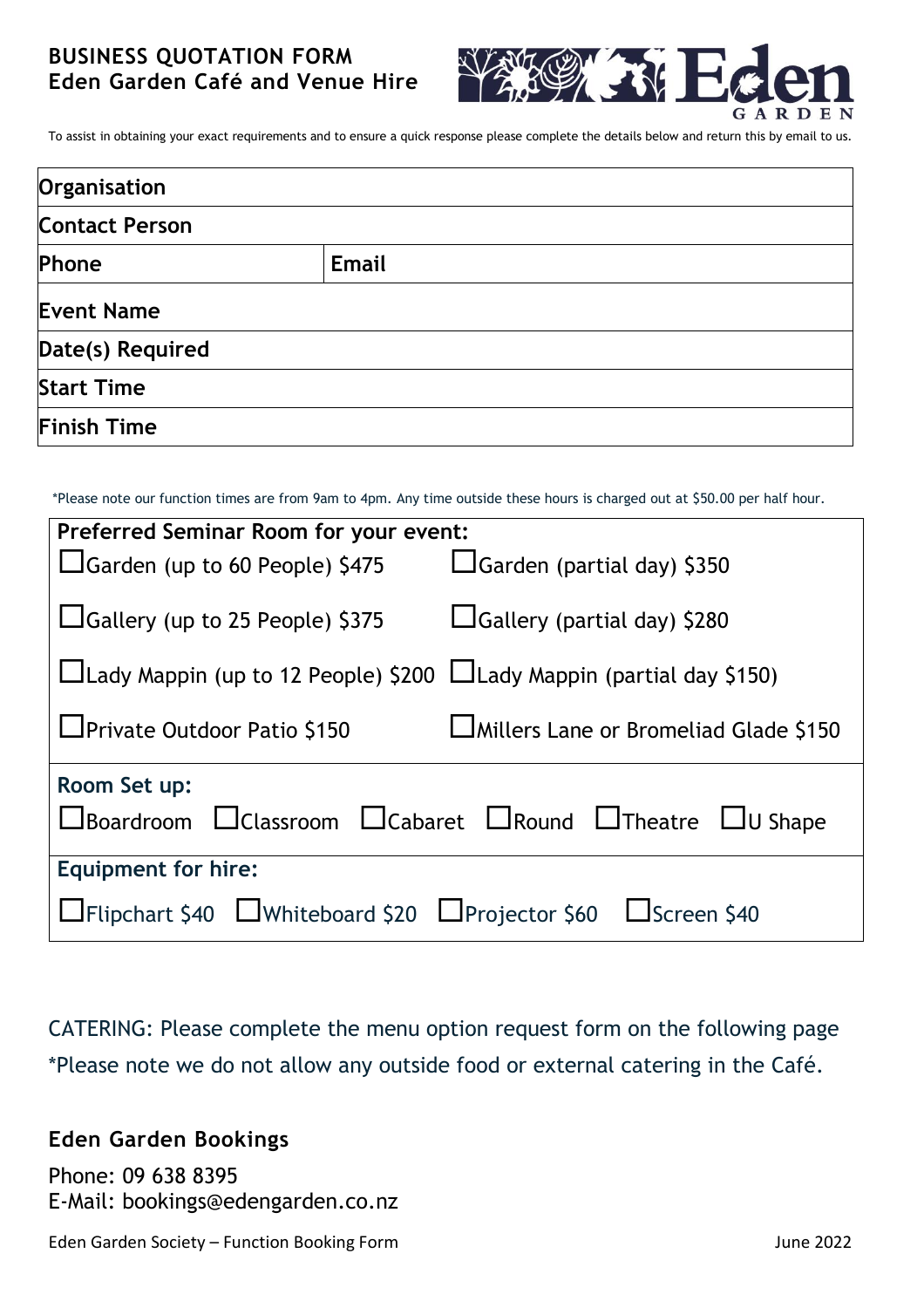| <b>MEALS</b>                      | <b>SERVING TIME</b>                       | <b>OPTIONS</b>                                                   | <b>COST</b>            | <b>PAX</b> |
|-----------------------------------|-------------------------------------------|------------------------------------------------------------------|------------------------|------------|
| <b>Breakfast</b><br><b>Buffet</b> |                                           | Full breakfast for the entire group                              |                        |            |
|                                   |                                           | Muesli, Fruit, and Yoghurt                                       |                        |            |
|                                   | <b>Bacon and Sausage</b>                  |                                                                  |                        |            |
|                                   | <b>Hash Browns</b>                        |                                                                  |                        |            |
|                                   | <b>Scrambled Eggs</b>                     | \$29.50pp                                                        |                        |            |
|                                   |                                           | <b>Roasted Tomato</b>                                            |                        |            |
|                                   | Mushrooms in a Creamy Porcini Sauce       |                                                                  |                        |            |
|                                   |                                           | <b>Toasted Ciabatta or Focaccia Bread</b>                        |                        |            |
|                                   |                                           | Includes freshly brewed filter coffee and<br>tea                 |                        |            |
| Meet & Greet                      |                                           | Freshly brewed coffee & tea set up in<br>□<br>room upon arrival  | \$4.50pp               |            |
|                                   |                                           | Select 1 or 2 items for entire group                             |                        |            |
|                                   |                                           | Savoury or Sweet Muffin<br>□                                     | 1 item $=$<br>\$12pp   |            |
| <b>Seminar Tea</b>                |                                           | Scone with Jam and Cream<br>Ш                                    |                        |            |
| Menu                              |                                           | Sweet Slice of the Day<br>$\Box$                                 | 2 items $=$<br>\$17pp  |            |
|                                   |                                           | <b>Fruit Platter</b><br>□                                        |                        |            |
|                                   |                                           | <b>Club Sandwich</b><br>□                                        |                        |            |
|                                   |                                           | Select 5 or 7 items for entire group                             |                        |            |
|                                   |                                           | Assortment of Club Sandwiches<br>□                               |                        |            |
|                                   |                                           | Assortment of Hot Savouries<br>□                                 |                        |            |
| <b>Finger Food</b>                |                                           | Chicken & Mushroom Vol au vents<br>$\Box$                        |                        |            |
|                                   |                                           | Mushroom Vol au vents (V)<br>ப                                   |                        |            |
|                                   | Smoked Salmon Blinis with Dill Cream<br>Ш | $5$ items =<br>\$27.50                                           |                        |            |
|                                   |                                           | <b>Cucumber Cups with Salmon Mousse</b><br>□                     |                        |            |
|                                   |                                           | Pork & Watercress Meat Balls with an<br>□<br>Asian dipping sauce | $7$ items =<br>\$29.50 |            |
|                                   |                                           | King Prawn Tails with Chilli dipping<br>ப<br>sauce               |                        |            |
|                                   |                                           | <b>Bruschetta on Toasted French</b><br>П<br>Baguette (V)         |                        |            |
|                                   |                                           | An assortment of Sweet treats<br>□                               |                        |            |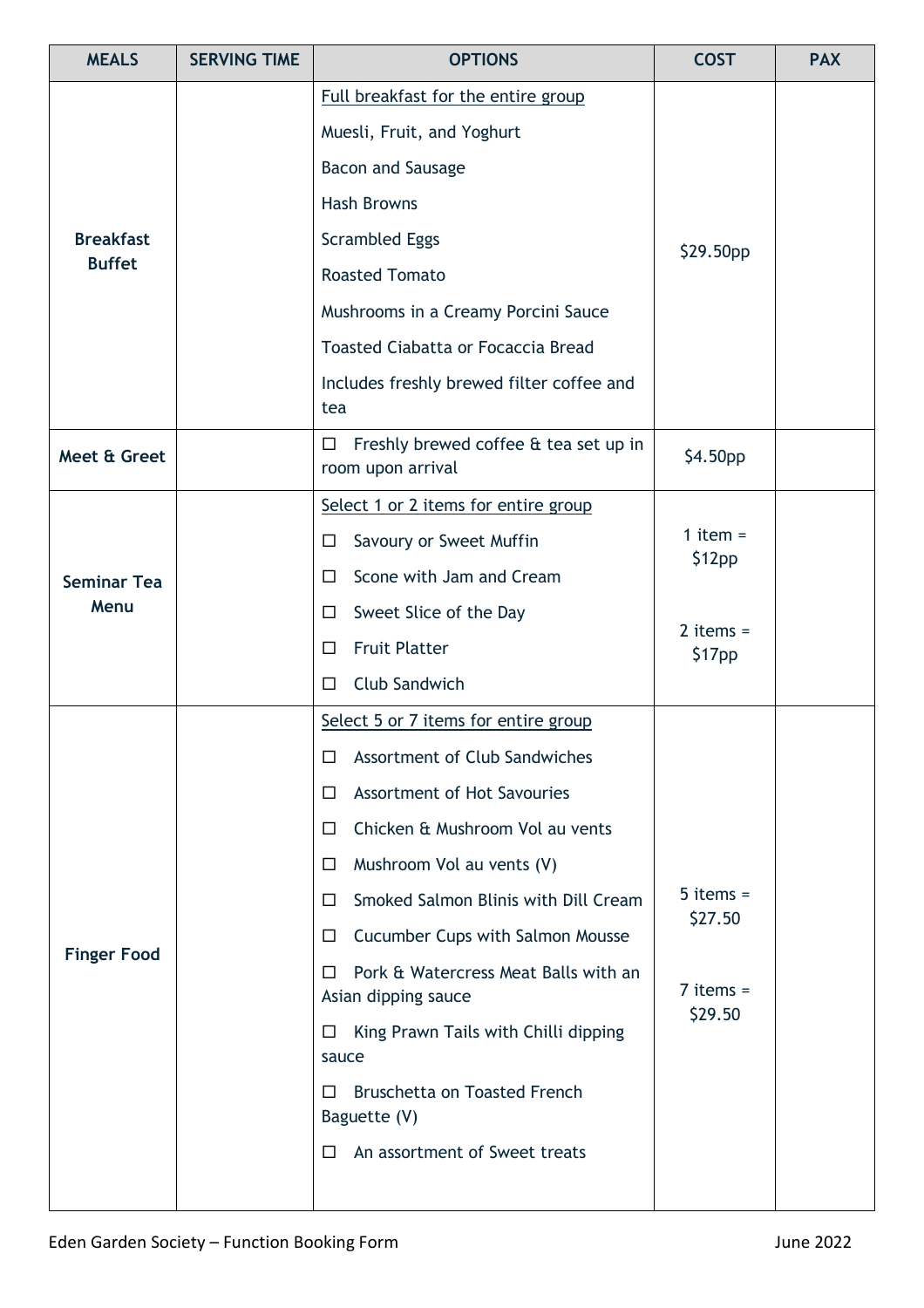| <b>MEALS</b>                       | <b>SERVING TIME</b> | <b>OPTIONS</b>                                                                                                                                | <b>COST</b>                              | <b>PAX</b> |
|------------------------------------|---------------------|-----------------------------------------------------------------------------------------------------------------------------------------------|------------------------------------------|------------|
| <b>Seminar</b>                     |                     | Option 1: Buffet Style                                                                                                                        | \$27.50pp                                |            |
|                                    |                     | <b>Option 2: Executive Choice</b><br>Choose a quantity for each of the<br>following or a mix will be provided                                 | \$32.50pp                                |            |
| <b>Lunch Menu</b>                  |                     | Lasagne                                                                                                                                       |                                          |            |
|                                    |                     | Vegetarian Frittata                                                                                                                           |                                          |            |
|                                    |                     | <b>Chicken Pie</b>                                                                                                                            |                                          |            |
| <b>Function</b><br><b>Platters</b> |                     | Antipasto Platter - selection of cured and<br>braised meat, cheese, olives, roasted<br>vegetables, pesto, hummus, and freshly<br>baked breads | $$145$ per<br>platter -<br>serves 10 pax |            |
|                                    |                     | Cheese Platter (V) - a selection of NZ<br>cheese, crackers, fruit paste, roasted<br>nuts, freshly baked breads                                | \$130 per<br>platter -<br>serves 10 pax  |            |
|                                    |                     | A selection of canapes<br><b>Dinner Rolls</b><br>Freshly brewed filter coffee & tea                                                           | $$55$ per<br>person                      |            |
|                                    |                     | Select 2 carvery items:                                                                                                                       |                                          |            |
|                                    |                     | Lamb<br>□                                                                                                                                     |                                          |            |
|                                    |                     | Chicken<br>□                                                                                                                                  |                                          |            |
|                                    |                     | Ham<br>$\Box$                                                                                                                                 |                                          |            |
|                                    |                     | Salad and Vegetable bar - select 3 items                                                                                                      |                                          |            |
| Summer<br><b>Buffet Menu</b>       |                     | <b>Fresh Green Salad</b><br>□                                                                                                                 |                                          |            |
|                                    |                     | <b>Greek Salad</b><br>□                                                                                                                       |                                          |            |
|                                    |                     | <b>Roasted Seasonal Vegetables</b><br>□                                                                                                       |                                          |            |
|                                    |                     | <b>Gourmet Potatoes</b><br>□                                                                                                                  |                                          |            |
|                                    |                     | Potato, celery and walnut salad<br>□                                                                                                          |                                          |            |
|                                    |                     | Mixed bean salad<br>□                                                                                                                         |                                          |            |
|                                    |                     | Dessert - select 1 option - both options<br>are served with Seasonal Fruit Salad and<br>Cream                                                 |                                          |            |
|                                    |                     | Pavlova Roulade with berry coulis<br>□                                                                                                        |                                          |            |
|                                    |                     | Chocolate mud cake<br>□                                                                                                                       |                                          |            |
| <b>Jugs of Juice</b>               |                     | Orange Juice<br>$\Box$                                                                                                                        | \$8 per jug                              |            |
|                                    |                     | Apple Juice<br>□                                                                                                                              |                                          |            |